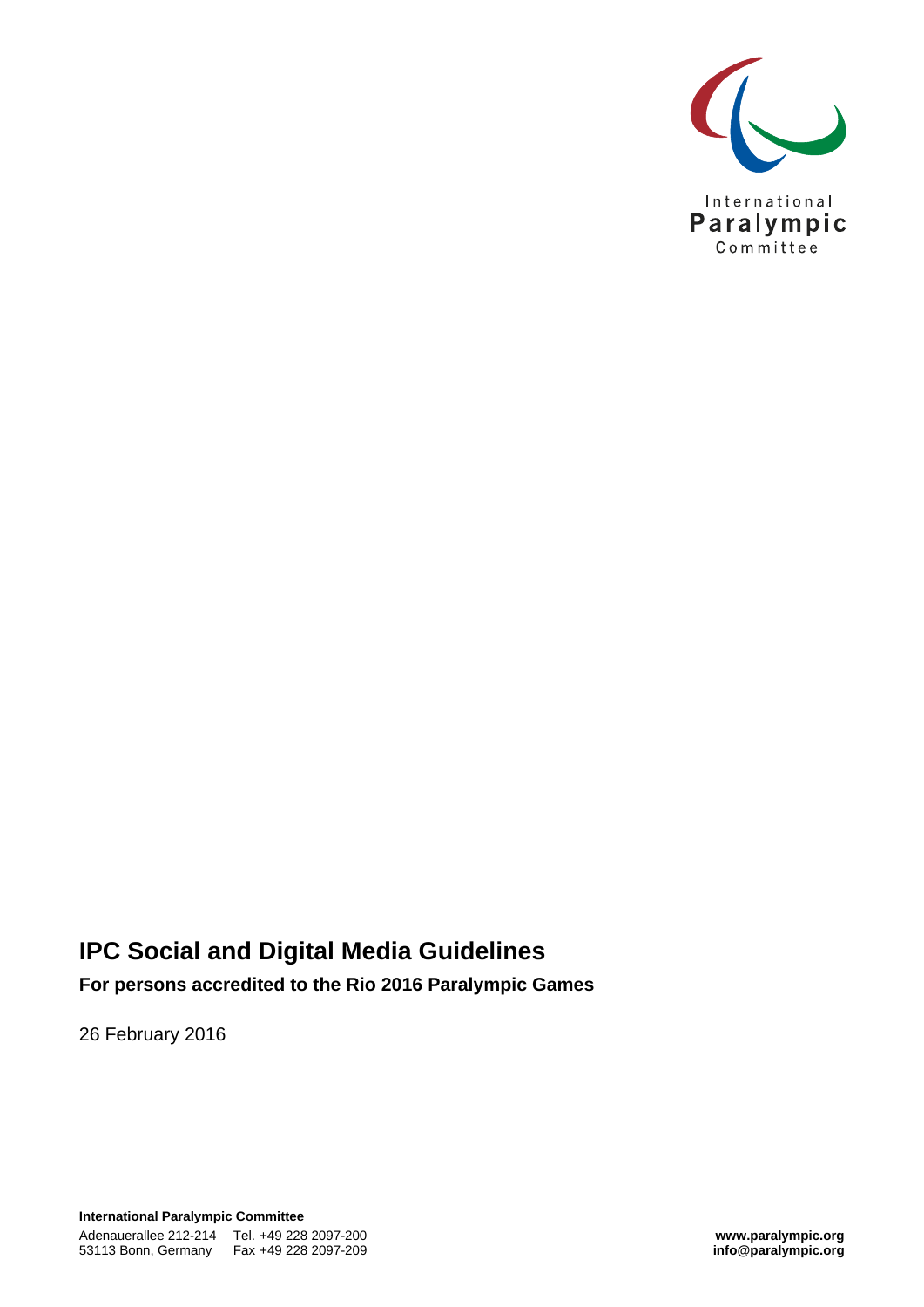

## **1 Introduction**

In 2012 #paralympics was the top trending sport event on Twitter in the UK, showing that **Social Media** has the opportunity to engage new audiences and broaden the reach and appeal of the Games and the Paralympic Movement.

Therefore, the International Paralympic Committee (**IPC**) actively encourages and supports athletes and other all other **Accredited Persons** at the **Paralympic Games** to share their experiences on Social and **Digital Media** with their friends, family and supporters.

Such activity must comply with these **Guidelines** as well as with the IPC Handbook, Rio 2016 Eligibility Code, the IPC Athlete and Participants' Image Policy and IPC Rules for the use of short extracts for news reporting applicable for the Rio 2016 Paralympic Games.

**NPC**s, **IF**s and **Rio 2016** may implement their own guidelines for their athletes, team and/or staff, which operate within this overall framework.

These Guidelines aim to ensure that everyone respects the Paralympic Movement and the rights of third parties.

These Guidelines apply during the period beginning nine days prior to the Opening Ceremony and concluding at the end of the third day after the Closing Ceremony of the Paralympic Games, i.e. 30 August 2016 until 21 September 2016 (**Paralympic Games Period**).

Capitalised terms used in these Social and Digital Media Guidelines have the meaning set out in the Definitions at the end of these Guidelines.

Any exception to the requirements of these Guidelines will only be permitted with the prior written consent of the IPC.

Please also refer to the "Frequently Asked Questions" section for more detailed information on these Guidelines.

#### **2 General principles**

The IPC encourages all Accredited Persons to share their experiences on Social and Digital Media during the Games.

Posts must be in the first person, diary-type format, reflecting the Accredited Person's own personal Paralympic Games experience.

Accredited Persons must not assume the role of a journalist, reporter or any other media capacity (unless they have media accreditation).

Social and Digital Media posts by Accredited Persons must not be for commercial and/or advertising purposes and should not create or imply an association of a third party with the IPC, the Paralympic Games or the Paralympic Movement (unless this has been specifically authorised by the IPC in writing).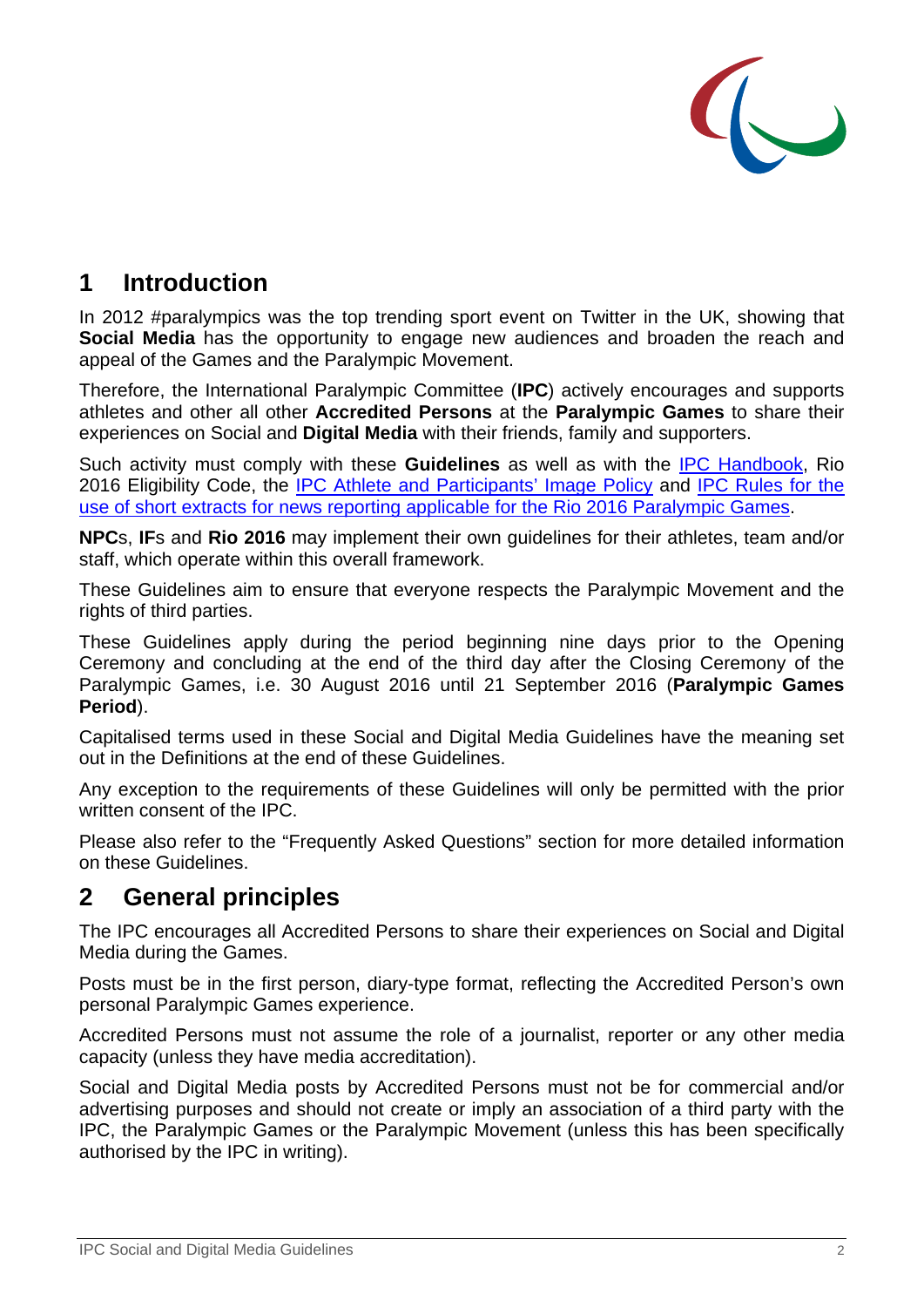

Postings should be polite, courteous, and respectful to others.

Accredited Persons should not:

- publish posts on Social and Digital Media for the purposes of any form of political, religious or racial propaganda;
- use discriminatory, offensive, hateful, profane, vulgar, sexually explicit, or defamatory language or images;
- intrude upon the privacy of participants and other Accredited Persons and entities at the Paralympic Games without the consent of such participants, persons and entities;
- **EXT** infringe upon any intellectual property rights, or other rights of any third party;
- **Example 1** interfere with the competitions or the ceremonies of the Paralympic Games or with the role and responsibilities of the IPC, Rio 2016 or other entities that are part of the organisation of the Paralympic Games; or
- violate security measures instituted to ensure the safe conduct of the Paralympic Games.

### **3 Photographs**

Accredited Persons can post still photographs that were taken for personal use within **Paralympic Venues**. It is not permitted to commercialise, sell or otherwise distribute these photographs.

More information is also available in the IPC Photography and Filming Policy.

#### **4 Video / Animated GIFs / audio**

Accredited Persons can record video or audio content within or outside **Paralympic Competition Venues** and other Paralympic Venues, with non-professional recording equipment (no TV equipment, tripods or monopods are allowed).

Due to various broadcast contracts in place, Accredited Persons (excluding Broadcast Rightsholders) must not upload such audio or video content (including **Animated GIF**s) that have been captured in a Paralympic Competition Venue on Social and Digital Media (e.g. by uploading or streaming) or on any other type of media.

Broadcasting images via live-streaming applications (e.g. apps like Periscope, Meerkat) is prohibited inside Paralympic Competition Venues.

Accredited Persons can share video or audio content and Animated GIFs taken outside Paralympic Competition Venues on Social and Digital Media provided that such posting complies with the requirements set out under the General principles section above.

In particular, it is not permitted to film other people in the Paralympic Village without their prior permission.

More information is also available in the IPC Photography and Filming Policy.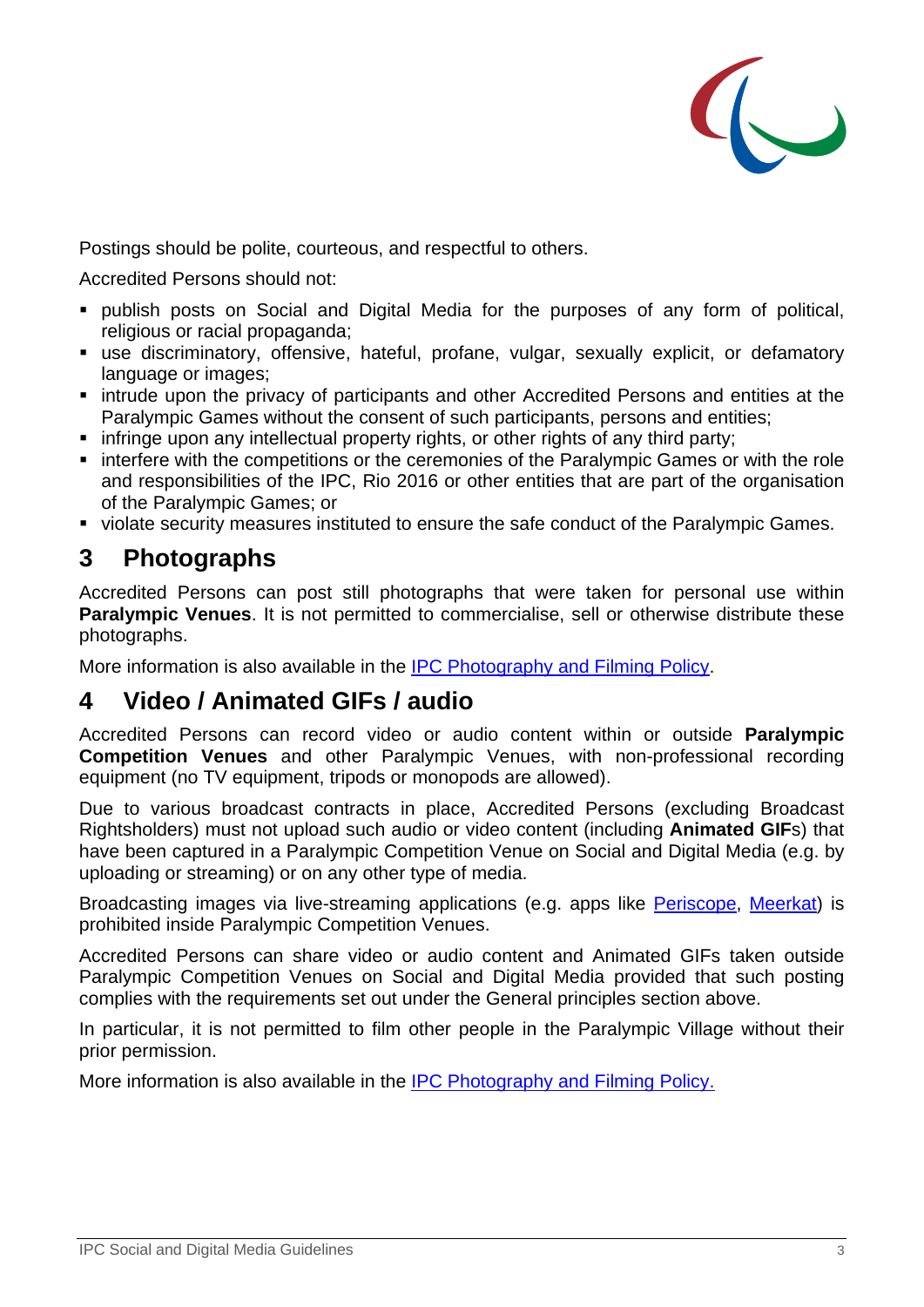

# **5 Paralympic Marks**

Accredited Persons must not use the **Paralympic Symbol** on any images/videos on Social or Digital Media, except when the image containing the Paralympic Symbol reflects the personal Paralympic Games related experience of the Accredited Person (e.g. a photo of an athlete standing in front of the Paralympic Symbol) or for factual and editorial purposes (e.g. in a news article covering the Games).

The word "Paralympic" and other Paralympic-related words, including, but not limited to "Paralympic Games", "Paralympics", "Paralympic Team(s)" and "Para" (together the Paralympic Terminology) can be used as a factual reference for editorial purposes within any Social or Digital Media that conforms with the requirements of these Guidelines.

Under no circumstances may the **Paralympic Marks** or **Paralympic Terminology** be associated with any third party or any third party's products or services in any way that may give the impression that such third party's products or services have an official relationship with the IPC, Rio 2016, any NPC and/or the Paralympic Movement.

Accredited Persons must not use other Paralympic identifications such as NPC and/or Rio 2016 **Games Marks** on their Social or Digital Media, except when the image containing the NPC/Rio mark reflects the personal Paralympic Games related experience of the Accredited Person (e.g. a photo of an athlete standing in front of the mark), unless they have obtained the prior written approval of their relevant NPC and/or Rio 2016.

## **6 Advertising and sponsorship**

Accredited Persons are reminded of the requirements of the IPC Athlete and Participants' Image Policy for the Rio 2016 Paralympic Games and therefore they are not permitted to promote any brand, product or service on Social or Digital Media during the Paralympic Games Period unless permitted to do so under the said Policy.

### **7 Accredited media**

Accredited media may use Social and Digital Media platforms for reporting purposes in accordance with their accreditation credentials. Photos taken by accredited photographers (including of where the Paralympic Marks are included) may be published for editorial purposes on Social and Digital Media.

## **8 Domain names / URLs / page naming / applications**

Domain Names, mobile applications and Social Media handles including **Paralympic Terminology** are not permitted, unless approved by the IPC beforehand. For example, [yourname]paralympic.com or @[yourname]paralympic would not be permitted while [yourname].com/paralympic would be allowed provided the content made available through such page respects the other requirements included in these Guidelines and where the use is during the Paralympic Games Period only.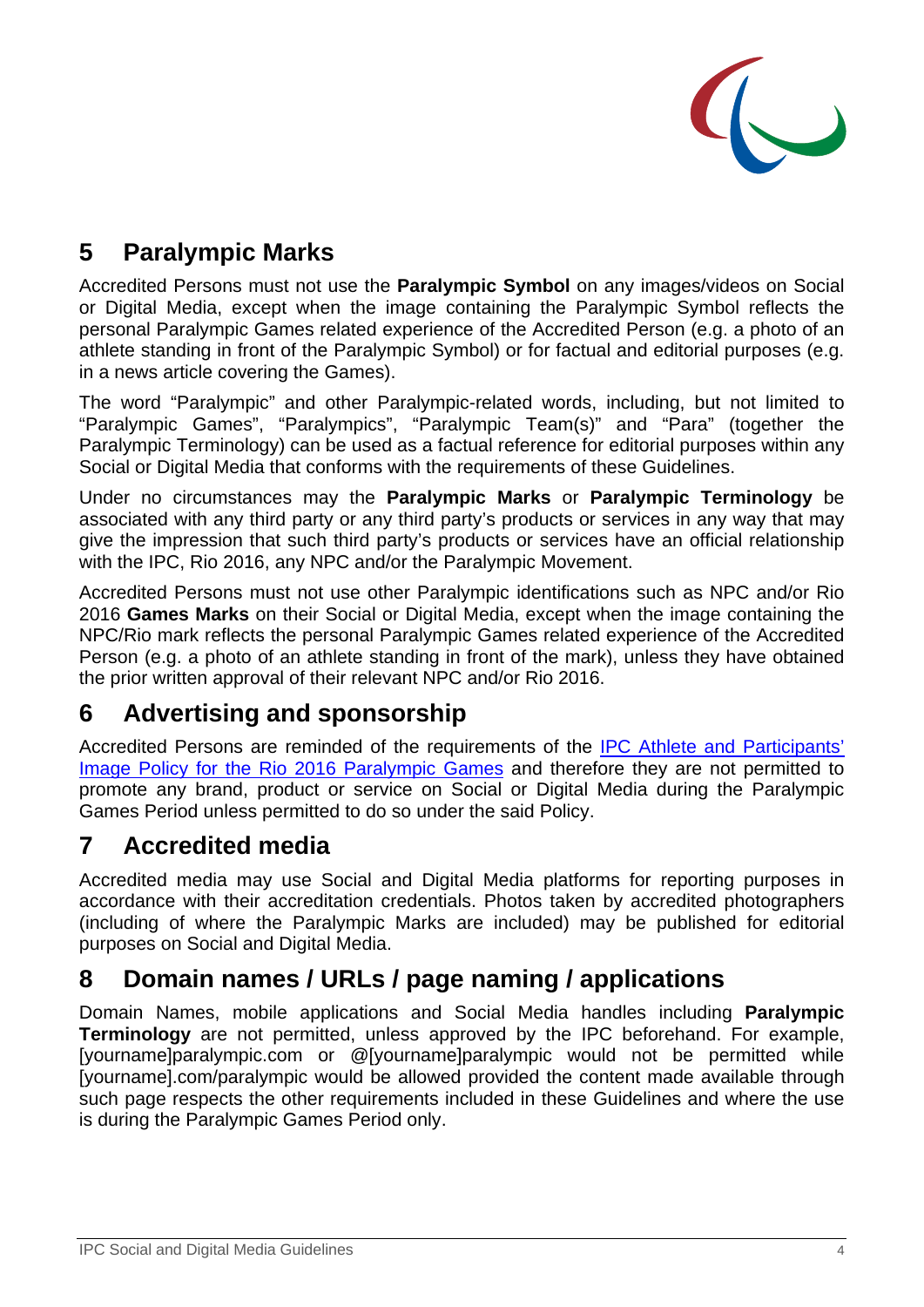

Similarly, Accredited Persons may not create stand-alone Paralympic-themed websites, applications or any other features to host coverage of the Games.

### **9 Links**

The IPC encourages athletes to use the hashtag #ProudParalympian and all Accredited Persons to use #Rio2016 and #Paralympics.

The IPC encourages participants and other Accredited Persons to "link" their Social and Digital Media platforms to the official site of the Paralympic Movement (www.Paralympic.org), the official site of the Paralympic Games (www.rio2016.com) and the official site of their relevant NPC.

Accredited Persons posting Paralympic content during the Games should be aware of the following online channels which may feature a variety of content. They are encouraged to link their content to these websites and tag the following Social Media profiles:

www.paralympic.org – the official website of the IPC (by emailing news@paralympic.org)

www.rio2016.com – the official website of the Rio 2016 Paralympic Games.

www.facebook.com/Paralympics - the official Facebook page of the IPC

www.google.com/+Paralympics – the official G+ page of the IPC

www.twitter.com/Paralympics - the official Twitter account of the IPC

www.youtube.com/Paralympics - the official YouTube channel of ParalympicSport.TV

Please refer to the IPC Social Media Toolkit for Rio 2016 for a full list of relevant social media accounts.

## **10 Liability**

When Accredited Persons choose to go public with their opinions on Social or Digital Media, they are responsible for their commentary. Accredited Persons can be held personally liable for any commentary and/or material deemed to be obscene, offensive, defamatory or otherwise illegal, or infringing on any third party's rights.

This applies also in case Accredited Persons authorise a third party to manage their Social Media accounts or to express opinions on their behalf.

In essence, participants and other Accredited Persons post their opinions and any other materials at their own risk and they should make it clear that the views expressed are their own.

#### **11 Responsibility and monitoring**

The IPC will monitor Paralympic online content to ensure that these Guidelines are being complied with.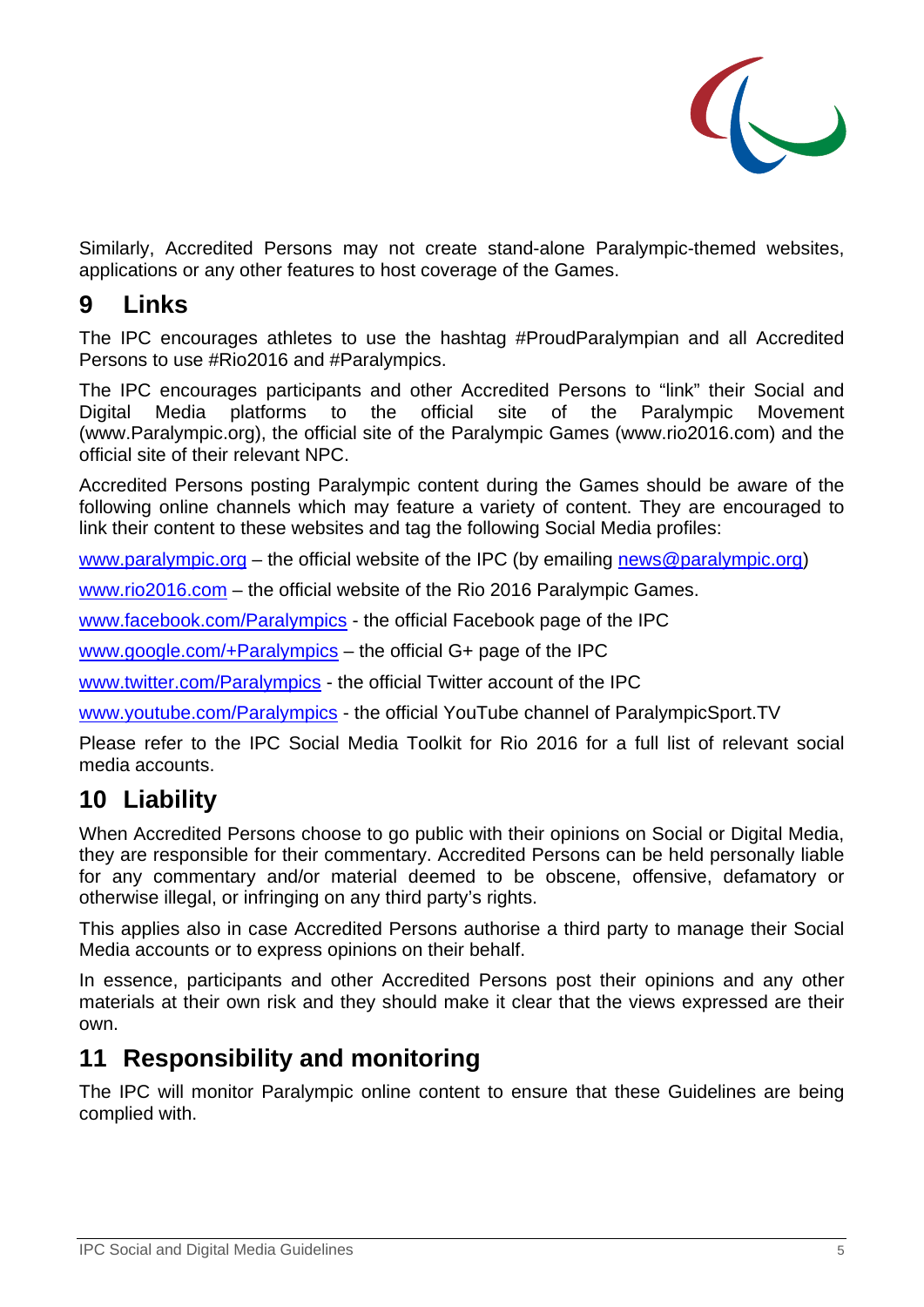

Rio 2016, NPCs, IFs and other entities present at the Games (e.g. future OCOGs, media and sponsors) are in charge of ensuring that their respective delegations (i.e. those persons to whom they grant accreditation to the Games) are informed about the content of these Guidelines and agree to fully comply with them. The above-mentioned entities may also impose upon their respective delegations more restrictive guidelines relating to the Games.

The IPC asks for the support of all participants and other Accredited Persons in halting any ambush activity or any sites engaged in conduct which is offensive to or adversely affects the goodwill associated with the Paralympic Games and the Paralympic Movement. The IPC asks that participants and other Accredited Persons discovering unauthorised content please report it immediately to IPC Digital Media Manager Natalia.Dannenberg@paralympic.org.

## **12 Infringement of guidelines**

The accreditations of any organisation or person accredited at the Paralympic Games may be withdrawn without notice, at the discretion of the IPC, for the purposes of ensuring compliance with these Guidelines. The IPC reserves the right to take any other measures it deems fit with respect to infringements of these Guidelines, including issuing a **Take Down Notice**, taking legal action for damages, and imposing other sanctions.

If you have any queries, accredited media should contact the IPC Media Operations Senior Manager (Eva. Werthmann@paralympic.org). All other Accredited Persons should direct their queries to the IPC Digital Media Manager (Natalia.Dannenberg@paralympic.org).

### **13 Amendments/interpretation**

The IPC reserves the right to amend these Guidelines, as it deems appropriate. The IPC Governing Board shall be the final authority with respect to the interpretation and implementation of these Guidelines. The English version of these Guidelines will prevail.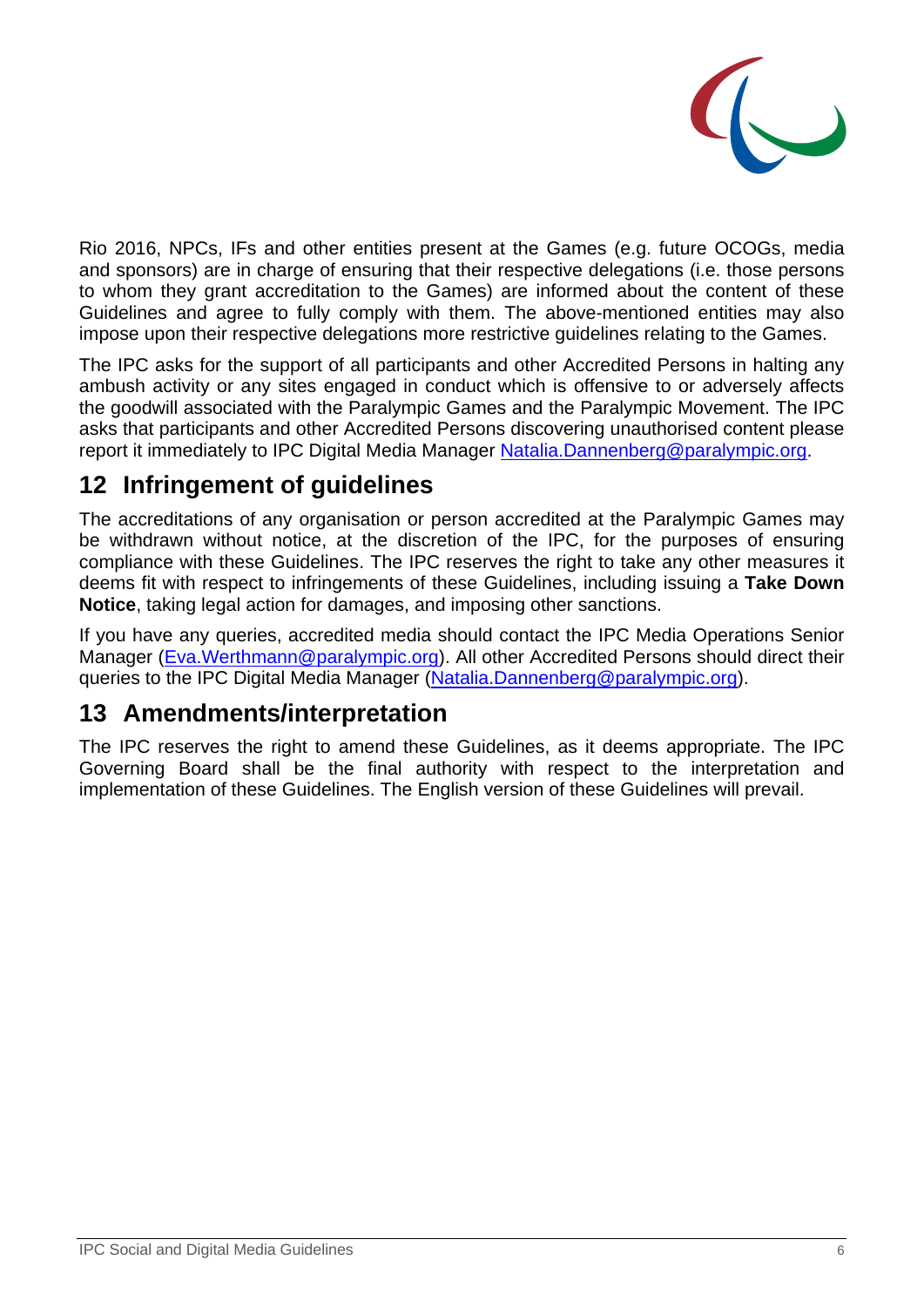

## **Definitions**

**"Animated GIF"** is a file format that supports multiple "frames" that give the impression of motion when displayed in a sequence, similar to a flip book. The animation may repeat continuously on a loop or play once. They can be created from a video file or from a series of still images.

**"Accredited Persons"** means all persons who are issued with any form of official accreditation to the Paralympic Games.

**"Digital Media"** refers to all digitised content (text, audio, graphics, video) that can be transmitted over the internet or via computer/mobile networks, including but not limited to websites and apps.

**"Games Marks"** means the official emblem, mascot, pictograms and other identifications, designations, logos and insignias identifying the Paralympic Games and does not include the Paralympic Symbol.

**"Guidelines"** means the IPC Social and Digital Media Guidelines for persons accredited to the Rio 2016 Paralympic Games.

**"IF"** means International Federation for a sport on the Paralympic Games programme.

**"IPC"** means the International Paralympic Committee.

**"NPC**" means National Paralympic Committee.

**"Paralympic Competition Venues"** means all venues where official competitions take place including all the associated or linked official training and practice facilities.

**"Paralympic Games"** means the Rio 2016 Paralympic Games to be held between 7-18 September 2016.

**"Paralympic Games Period"** means the relevant period beginning nine days prior to the Opening Ceremony and concluding at the end of the third day after the Closing Ceremony of the Paralympic Games, i.e. 30 August 2016 until 21 September 2016.

**"Paralympic Marks"** means the Paralympic Symbol and the Games Marks.

**"Paralympic Symbol"** means the Three Agitos design, the symbol of the International Paralympic Committee.

**"Paralympic Terminology"** includes the word "Paralympic" and other Paralympic-related words, including, but not limited to "Paralympic Games", "Paralympics", "Paralympic Team(s)" and "Para", including their equivalent in languages other than English.

**"Paralympic Venues"** shall include all venues which require a Paralympic accreditation card or ticket to gain entry, including the Paralympic Village, **Paralympic Village Plaza**, the Paralympic Competition Venues and the Barra Paralympic Park.

**"Paralympic Village Plaza"** means the zone which will be located adjacent to but separated from the Residential Zone of the Paralympic Village which will host a number of activities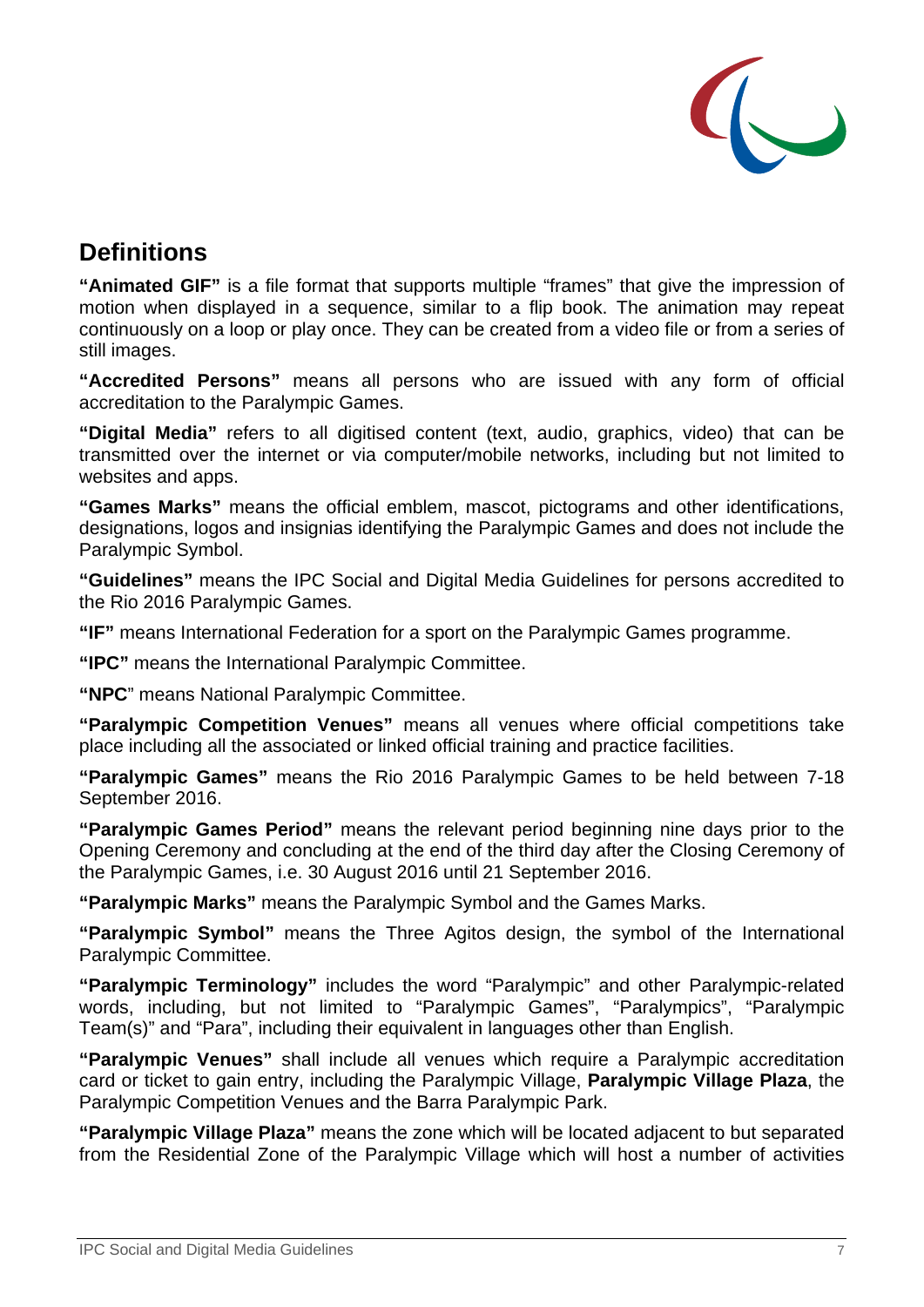

including Team Welcome Ceremonies. It is an area where athletes, team officials, guests and media can interact.

**"Residential Zone"** is a highly restricted area of the Paralympic Village containing accommodation, offices and services for athletes and team officials.

**"Rio 2016"** refers to the Rio 2016 Organising Committee for the Olympic and Paralympic Games.

**"Social Media"** is a group of internet-based or app-based platforms, which allows the creation and exchange of user-generated content. Social Media includes, but is not limited to:

**Blogs** 

A Blog is a type of website where entries are made (such as in a journal or diary), usually displayed in a reverse chronological order, accessible by the general public.

- **Microblogs (such as Twitter)** Similar to Blogs but the content is typically smaller in both aggregate and actual file size. Microblogs allow users to exchange small elements of content such as short sentences, individual images, or video links.
- Social Networking Sites (such as Facebook, G+ etc.) A Social Networking Site is an online service, platform, or site that consists of a representation of each user (often a profile), his/her social links, and a variety of additional services. Most Social Networking Sites provide means for users to interact over the internet and share ideas, activities, events, and interests within their individual networks.
- Wikis
- A Wiki is a website that allows the creation and editing of any number of interlinked web pages via a web browser.
- Content Communities (such as YouTube, vimeo, Instagram, Periscope, Snapchat, Meerkat and DailyMotion)

A content community is a site where users generate and share content to a community.

**"Take Down Notice"** means a notice requiring an Accredited Person or third party to take down a blog or post in whole or in part within a specified time.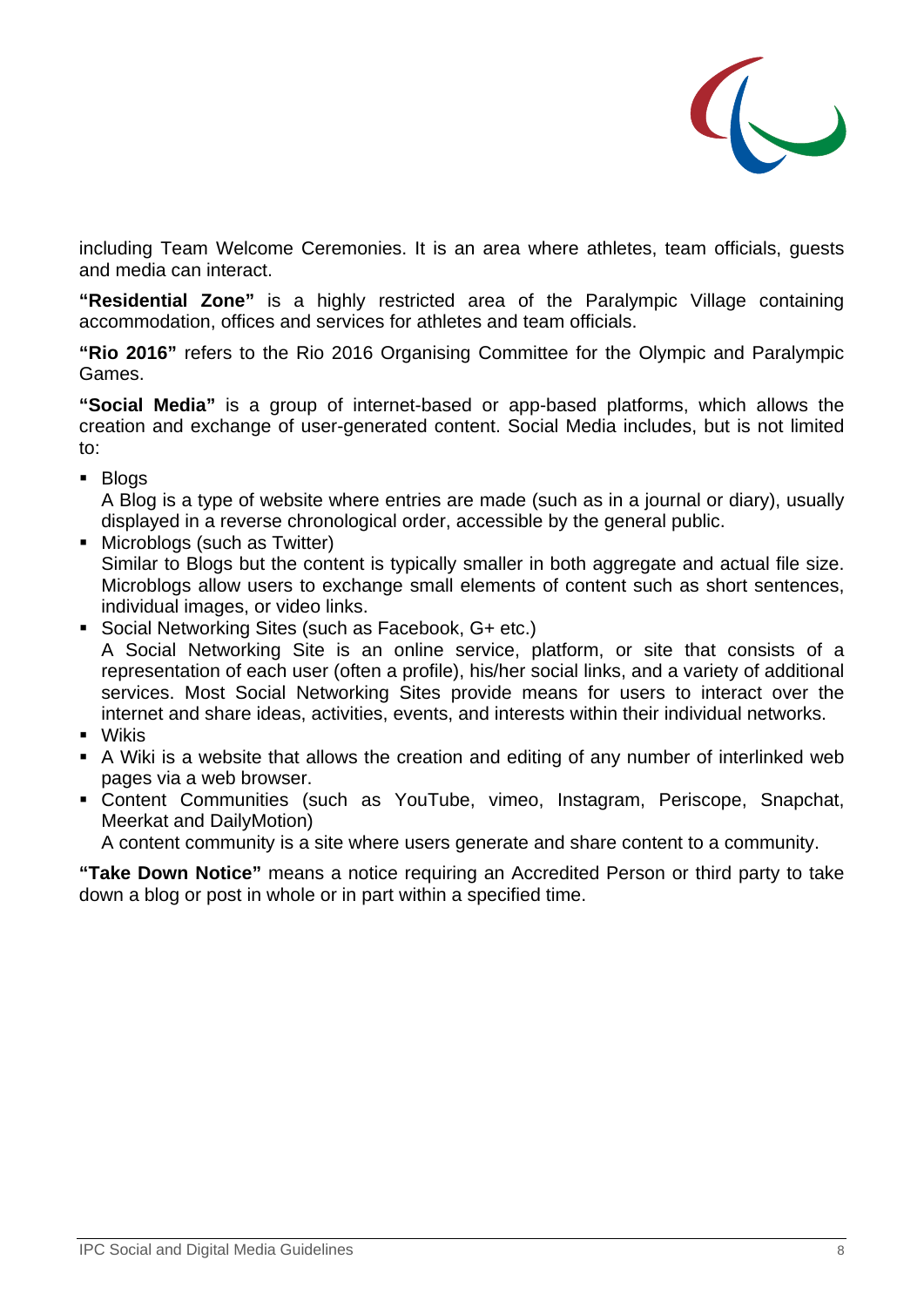

## **Frequently Asked Questions**

These FAQs are provided by the **IPC** for information purposes only. **Accredited Persons** at the Rio 2016 Paralympic Games (the "**Paralympic Games**") are invited to consult the IPC **Social Media**and **Digital Media** Guidelines (the "**Guidelines**") in their full version, available at www.paralympic.org/rio-2016/guides-and-policies.

#### **Q: Who is concerned by the Guidelines?**

**A:** The Guidelines apply to all Accredited Persons, e.g. athletes, coaches, officials, personnel of NPCs and of IFs and members of media accredited to the Games.

#### **Q: When do the Guidelines apply?**

**A:** The Guidelines apply from 30 August 2016 until 21 September 2016.

#### **Q: Can I use Social Media or update my blog/website during my participation in the Games?**

**A:** YES; the IPC encourages all Accredited Persons to share your experience at the Games with others through Social and Digital Media, but requests that certain rules outlined in the IPC Social and Digital Media Guidelines for persons accredited to the Rio 2016 Paralympic Games are observed.

During the **Paralympic Games Period**, Accredited Persons are not allowed to commercialise your Social and Digital Media activities (see further below "Can I post about my sponsors during the Games?").

There are also restrictions on posting photos and audio and visual material. (See below "Can I share photos taken from Paralympic Venues?" and "Can I share videos taken from within Paralympic Venues?"

Also remember that any online activity is still subject to applicable laws (such as defamation, privacy and intellectual property laws) and so the Guidelines require Accredited Persons to respect those laws and ensure that your Social Media activity is in good taste, dignified and does not contain vulgar or obscene content. Postings that are racist, discriminatory or offensive towards other persons are also prohibited.

#### **Q: Can I post about the competitions?**

**A:** YES; You (Accredited Persons) can post about your participation in the Paralympic competitions, other competitions or your experiences generally during the Games, but unless you are members of accredited media - you should not assume the role of a journalist or media outlet. Posting should therefore be in a first-person, diary-type format. In your online activities, you must not disclose any information which is confidential or private in relation to any other person or organisation involved in the Games.

#### **Q: Can I answer questions from the media asked through Social or Digital Media?**

**A:** YES; in the same way as offline, Accredited Persons are allowed - but under no obligation - to answer questions from the media asked through Social or Digital Media. You should also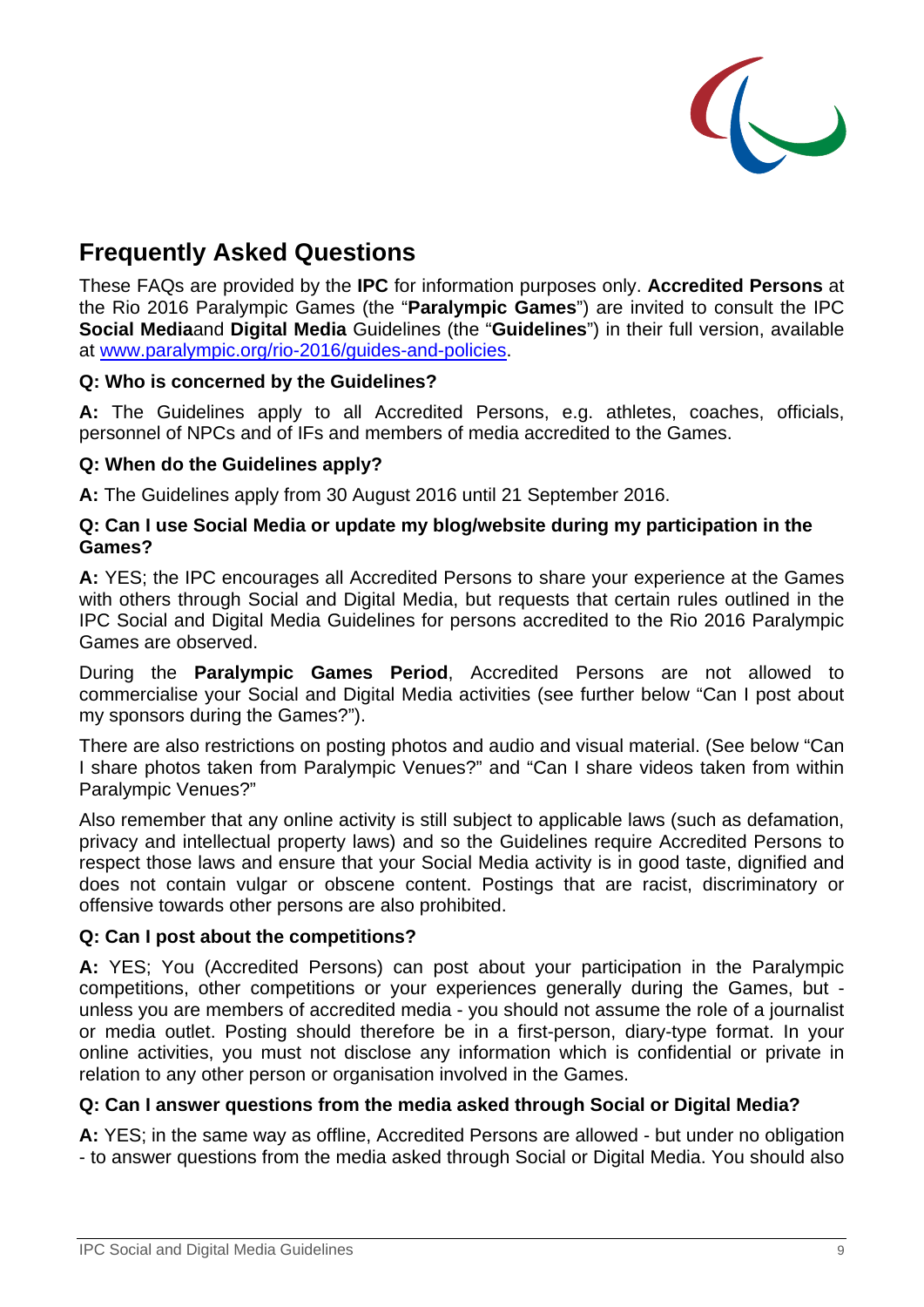

be vigilant about your postings and keep in mind that what you say and post on Social or Digital Media will be in the public domain and may be used by the media. In essence, you post your opinions and any other materials at your own risk and you should make it clear that the views expressed are your own.

#### **Q: Can I share photos taken from Paralympic Venues?**

**A:** YES; Accredited Persons can share still photographs taken within or outside competition venues and other Paralympic Venues on Social or Digital Media provided such postings are not used for commercial purposes and respect applicable laws and the rights of others. Please note that specific requirements apply in the perimeter of the Paralympic Villages (see below "Can I post photos or videos taken within the Paralympic Village?").

More information is also available in the IPC Photography and Filming Policy.

#### **Q: Can I share videos taken from within Paralympic Venues?**

**A:** Accredited Persons can record video or audio content within or outside **Paralympic Competition Venues** and other Paralympic Venues, with non-professional recording material (no TV equipment, tripods or monopods are allowed). However, video or audio content as well as **Animated GIF**s taken from within Paralympic Competition Venues must only be for personal use and must not be uploaded or shared on Social or Digital Media.

Broadcasting images via live-streaming applications (e.g. Periscope, Meerkat, Facebook Mentions app) is prohibited inside Paralympic Competition Venues.

Accredited Persons can share video or audio content taken outside Paralympic Competition Venues on Social and Digital Media provided that such posting is not for commercial purposes, complies with the General principles of the Guidelines and respects applicable laws and the rights of others.

More information is also available in the IPC Photography and Filming Policy.

#### **Q: Can I post photos or videos taken within the Paralympic Village?**

**A:** Accredited Persons can take photos and record videos or audio within the Paralympic Village and such images can be shared on Social or Digital Media. However, it is important to keep in mind that if another person's image is included or referred to in a posting such person's privacy is respected, and as such permission should be obtained beforehand.

Persons staying in the Paralympic Village are also required to respect the protected atmosphere of the Paralympic Villages and are not allowed to report on the activities of other residents, unless you have obtained such other persons' consent beforehand.

More information is also available in the IPC Photography and Filming Policy.

#### **Q: Can I post about my sponsors during the Games?**

**A:** Generally NO. As a principle, Accredited Persons should only use Social and Digital Media during the period of the Games for the purposes of sharing your experiences and